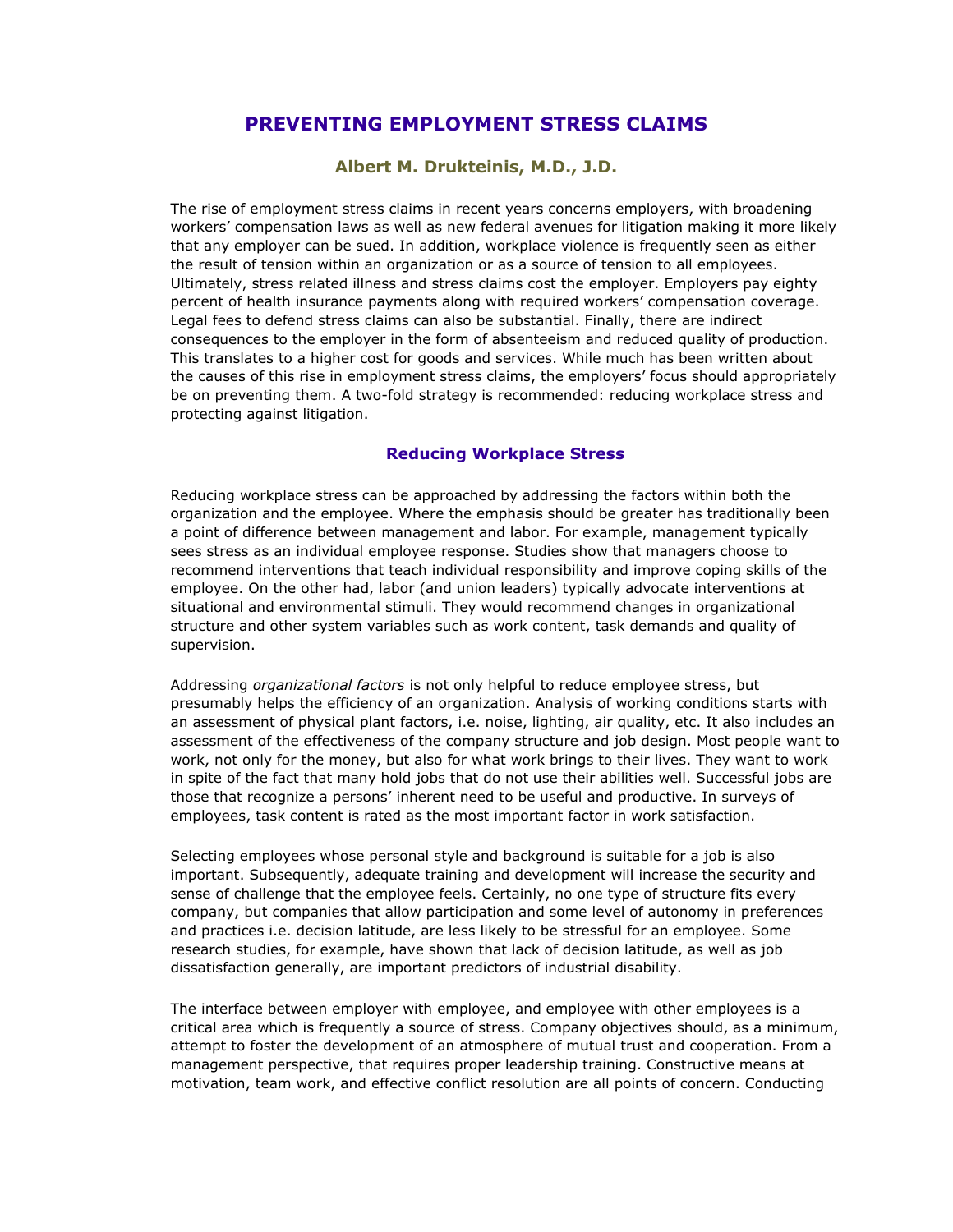internal surveys or investigations of stress generators allows employers to identify an hopefully rectify those problems before they lead to a stress claim.

Approaches focusing on *employee factors* have received a great deal of attention throughout business and industry, and stress management interventions have become popular. Some of these interventions help employees to cognitively redefine their environment. This means that employees are taught to learn alternate and more effective ways of appraising stressful situations. This can be in the form of modifying their own expectations, reality testing, and improved understanding of individual differences. In a simple analogy, employees learn to rethink how they understand their work e.g. this is not a problem, this is a challenge.

Other means of stress management intervention focus even more specifically on an employee's emotional responses. Many corporations today are committed to general wellness and health programs. The theory, of course, is that healthy employees are more satisfied with their life and with their work. They are also more likely to see their employer as concerned with their welfare. Programs that promote exercise, smoking cessation, hypertension screening and control, weight and nutritional counseling are examples of this. In addition, a number of programs have been introduced to more directly deal with emotional and stress issues. Meditation, relaxation techniques, group discussions and sensitivity training are examples. Also, time management, goal setting and interpersonal effectiveness can be taught in a program format. While some of these programs have had a slow start, studies show that there has gradually been increased participation when they are available. Outcome research has documented their beneficial effects.

Finally, employee assistance programs (EAPs) have been widely used to give an opportunity for early intervention when problems arise. Many of these programs started in recognition of the substantial percentage of the work force that may have alcohol or drug abuse issues. However, they have now grown to be a first line intervention in many psychological and stress problems. EAPs can be established within a company itself or contracted out to a private organization. Confidentiality is maintained for the employee, but the EAP can serve as an important interface between the employee and employer on issues that concern both. Early interventions of this kind can prevent a stress problem from becoming a stress claim.

## **Protecting Against Litigation**

Probably the best protection against litigation is making the right selection of an employee at the time of hiring. Frequently, employees who have had problems in previous work settings will continue to show similar problems in any work setting, and create personnel issues. Many employment stress claims are a result of personnel issues either directly or indirectly. So, for example, when an employer had to then take corrective action for performance problems, disturbing personality traits, poor motivation, or frank misbehavior, this creates stress. Such personnel issues are often the background of not only workers' compensation claims, but also of sexual harassment, wrongful termination, defamation, lack of accommodation, etc. If the employee has created these issues in the workplace because of the employee's own behavioral patterns or maladaptive personality, then the stress claim may serve as a convenient escape, retaliation or opportunity for financial security. It is important, therefore, to recognize employees that may have such propensity through a careful background search. Screening for personality disturbance, of course, must be done with great care to avoid a potential claim on the Americans with Disabilities Act (ADA). But, inquiry into how this candidate performed in other work settings is appropriate. Frequently, background checks are not done and previous employers are not actually contacted.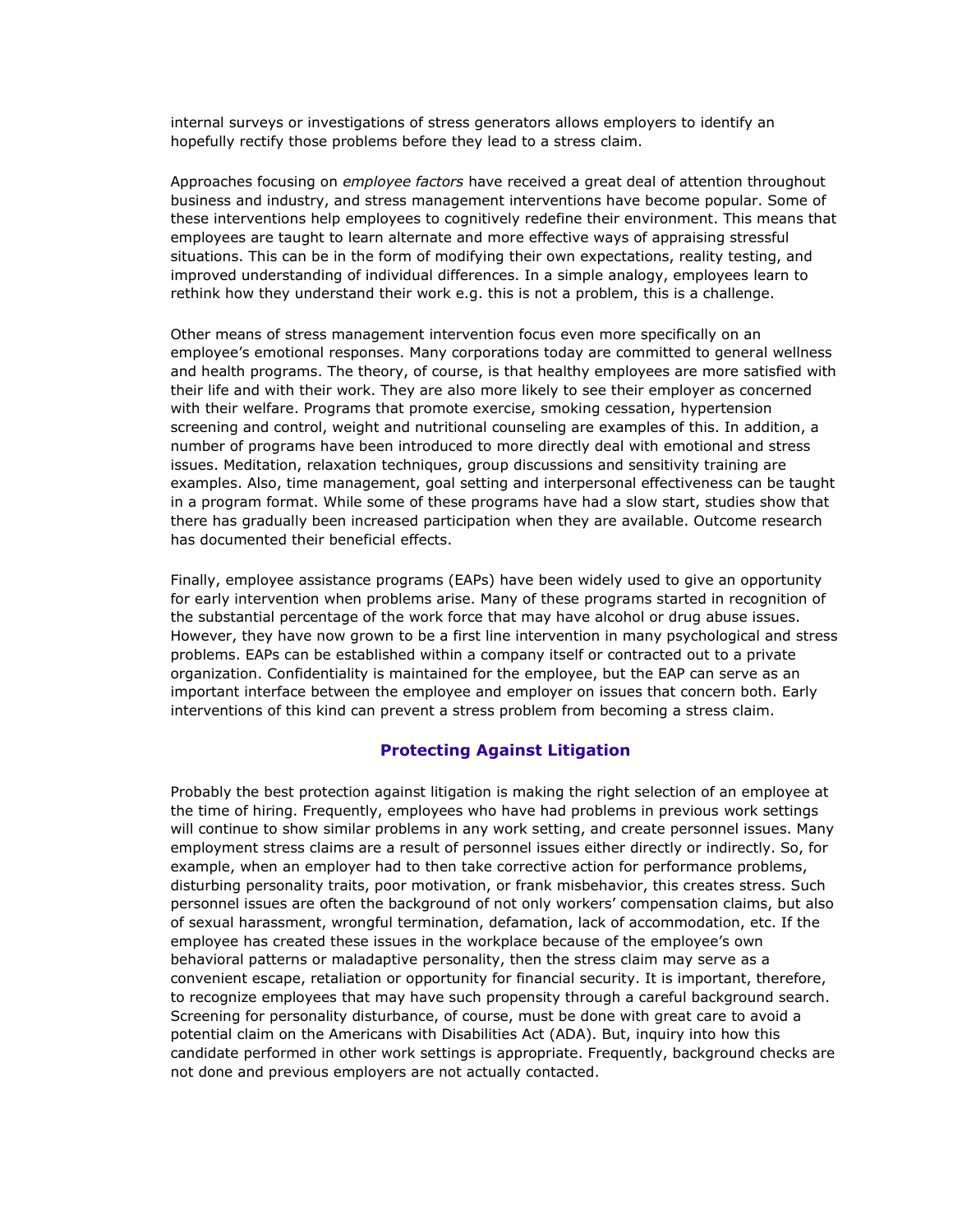After hire, it is important that performance evaluations be a routine part of tracking an employee's progress. Some employers avoid performance evaluations because they are uncomfortable with confrontation or are afraid to disturb morale. However, this is a mistake. Carefully documented performance evaluations, done in a constructive but honest manner, can be helpful to both employer and employee. The significance of this cannot be overstated. For example, once an employee had filed a stress claim, a pattern of poor performance may be a relevant issue. Yet, if performance evaluations have not been done or previous difficulties have not been documented, the employee may be presumed to have been performing well prior to the incidents which are now raised as the cause of stress.

Because of the rise of employment stress claims, employers should create an atmosphere of heightened sensitivity to such issues. Allowing employees to provide input on stressors within their organizational structure may help diffuse a potential claim. Understanding that some employees may be unusually sensitive is also important. Training managers to know what is appropriate and what is inappropriate behavior, and what will not be tolerated can be helpful. For example, with sexual harassment issues, there should be a generally accepted policy of no tolerance. Employers and employees should be aware that even if some behavior is not technically illegal, it may still result in a stress claim.

Employers should develop established procedures for dealing with complaints. In the case of sexual harassment and discrimination, especially, complaints should be encouraged. Once raised, complaints should be investigated promptly and completely. Employees should know that there will be no negative consequences form issuing a complaint. By establishing and implementing such procedures, employers give their employees the message that their complaints will be treated fairly and there will be no coverup. Following an investigation, the employee who made the complaint, should have proper feedback about the results. If discipline is to be applied, then it could be done in a methodical and consistent way, which is both incremental in response as well as sensitive to more egregious behavior.

Employees with mental impairment may need to be accommodated if they can still perform the essential functions of the job. Flexibility in this regard by an employer will not only avoid an ADA claim, but may result in a productive satisfied worker. Typical accommodations include flexible leave from mental health problem, time off for professional counseling, extra tolerance for unusual behavior, written instructions where appropriate and flexible work schedules. Identifying which mental impairments substantially limit major life actives and which are merely being raised to accommodate behavioral disturbances, is an important area of assessment.

In general, good labor practices which increase morale, motivation and productivity will also help avoid employment stress claims. Because work, by its very nature, is stress, it is impossible to completely avoid stressful conditions. The actions that an employer takes out of organizational necessity or because of a business climate, may result in stress regardless of the manner in which they are enacted. However, taking employees' stress seriously and protecting employees from undue stress is humane and responsible. Being sensitive, therefore, to the threatening effect of reorganization, expansion, downsizing and lay-offs, and other such employment decisions may help avert negative reactions. Steps can often be taken to accommodate particularly sensitive individuals to help deal with these potentially negative damaging consequences.

Employment stress claims are a complex organizational and socio-cultural problem which cannot be explained by one set of factors alone. Employers will be helped to deal with this phenomenon and will prevent unnecessary litigation by addressing the problem through a multi-level approach that looks at factors within both the organization and the employee (See